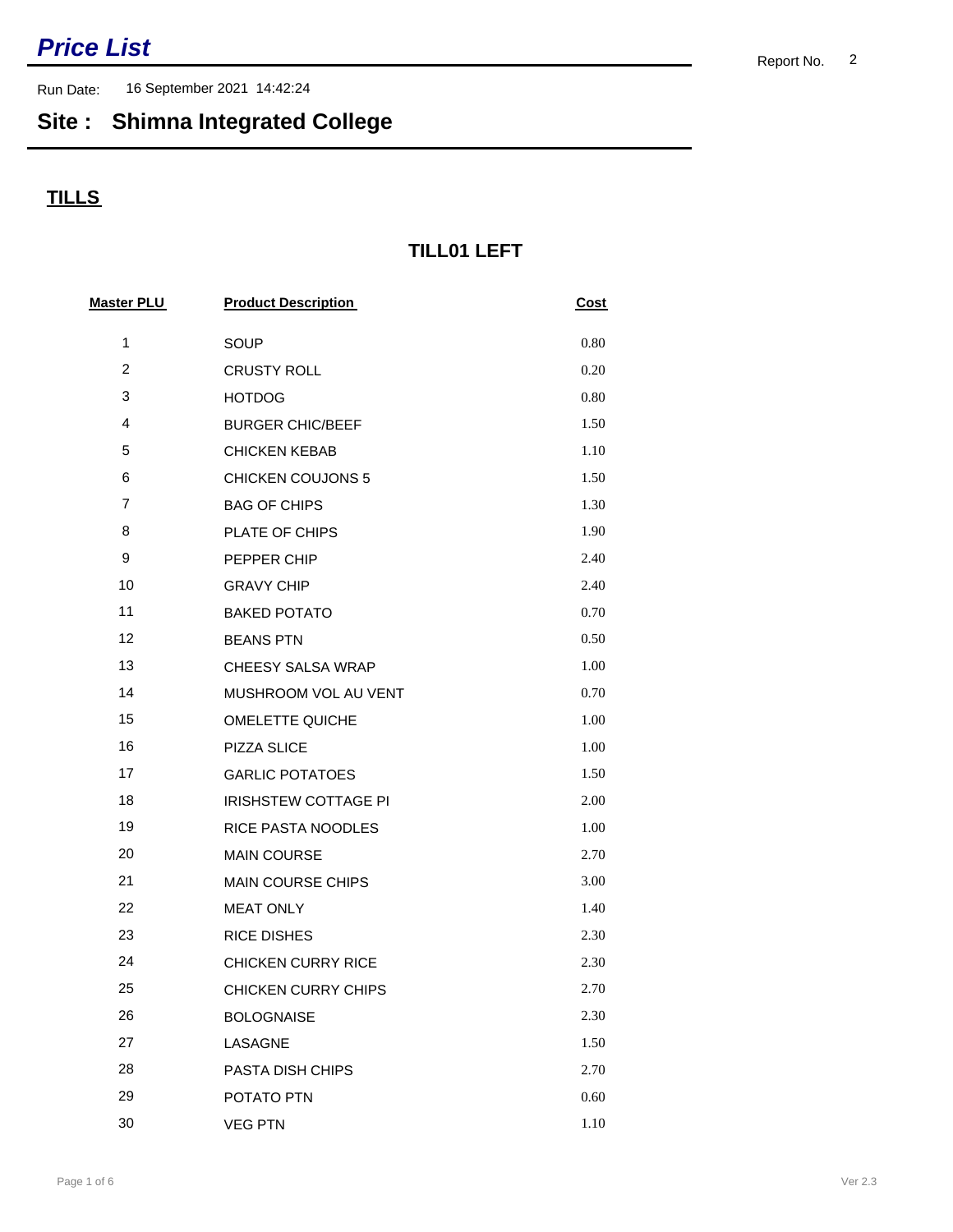Run Date: 16 September 2021 14:42:24

## **Site : Shimna Integrated College**

| 31 | POTATOES GRAVY              | 0.50 |
|----|-----------------------------|------|
| 32 | <b>BEANS GRAVY PEP/SAUC</b> | 0.50 |
| 33 | PASTA BAKE                  | 2.30 |
| 34 | SAUSAGE POT GRAVY           | 2.10 |
| 35 | CHEESE ON TOAST             | 0.50 |
| 36 | <b>PANCAKES</b>             | 0.20 |
| 37 | <b>BAGEL</b>                | 0.30 |
| 38 | <b>SCONE</b>                | 0.50 |
| 39 | <b>TOAST</b>                | 0.10 |
| 40 | <b>CHEESE PORTION</b>       | 0.40 |
| 41 | <b>BUTTER JAM SAUCE</b>     | 0.10 |
| 42 | <b>COLESLAW CHEESE TUB</b>  | 0.50 |
| 43 | <b>CREAM CRACKERS</b>       | 0.30 |
| 44 | <b>YOGHURTS</b>             | 0.40 |
| 45 | <b>FRUIT</b>                | 0.30 |
| 46 | <b>MILK</b>                 | 0.40 |
| 47 | <b>FRUIT SALAD</b>          | 1.50 |
| 48 | <b>DIGESTIVES</b>           | 0.30 |
| 49 | CHOCOLATE MUFFINS           | 0.70 |
| 50 | <b>MUFFIN</b>               | 0.30 |
| 51 | SHORTBREAD FLAKEMEAL        | 0.30 |
| 52 | <b>WATER</b>                | 0.80 |
| 53 | <b>LARGE MUFFIN</b>         | 0.70 |
| 54 | <b>MILKSHAKE</b>            | 0.60 |
| 55 | Sukie                       | 0.80 |
| 56 | MILK 2L                     | 1.20 |
| 57 | <b>CORNISH PASTIE</b>       | 1.40 |
| 58 | <b>TEACAKE</b>              | 0.20 |
| 59 | <b>WHEATEN BREAD</b>        | 0.40 |
| 60 | <b>MEAT FISH</b>            | 1.40 |
| 61 | CHICKEN/BACON STUFFE        | 1.40 |
| 62 | <b>BATTER/BREAD FISH</b>    | 1.40 |
| 63 | <b>FULL PANINI</b>          | 2.20 |
| 64 | <b>HALF PANINI</b>          | 1.10 |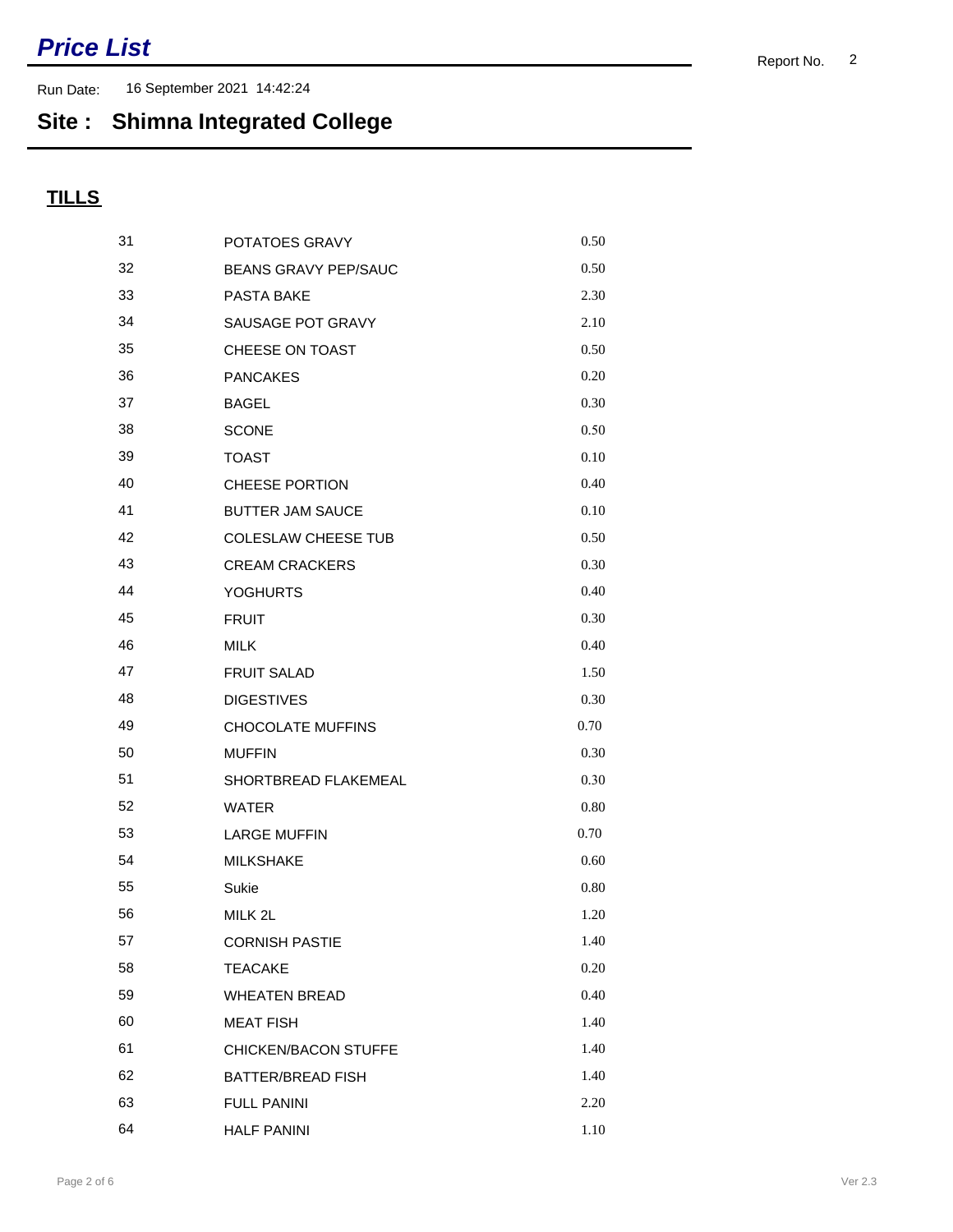Run Date: 16 September 2021 14:42:24

## **Site : Shimna Integrated College**

| 65 | <b>SLIM JIM SANDWICH</b> | 1.90 |
|----|--------------------------|------|
| 66 | <b>LARGE SANDWICH</b>    | 2.20 |
| 67 | <b>WRAP</b>              | 2.20 |
| 68 | CHICK/HAM ROLL GF        | 2.20 |
| 69 | <b>CHICKEN TUB</b>       | 1.10 |
| 70 | <b>SALAD PTN</b>         | 0.50 |
| 71 | Free Meals £2.50         | 2.50 |
| 72 | Free Meals £2.80         | 2.80 |
| 73 | STIR FRY NOODLES         | 1.60 |
| 74 | <b>CURRY SAUCE</b>       | 0.50 |
| 75 | <b>CHICK FRIED RICE</b>  | 2.30 |
| 76 | <b>VEG F/RICE PASTA</b>  | 1.90 |
| 77 | <b>VEG COUS COUS</b>     | 1.50 |
| 78 | <b>STUFFED PEPPERS</b>   | 1.20 |
| 79 | <b>SMALL MUFFIN</b>      | 0.30 |
| 80 | <b>CHIP BUTTIE</b>       | 1.50 |
| 81 | CHIP BUTTIE G/P          | 2.00 |
| 82 | <b>COOKIES CHOCOLATE</b> | 0.80 |
| 83 | PASTA SALAD              | 2.20 |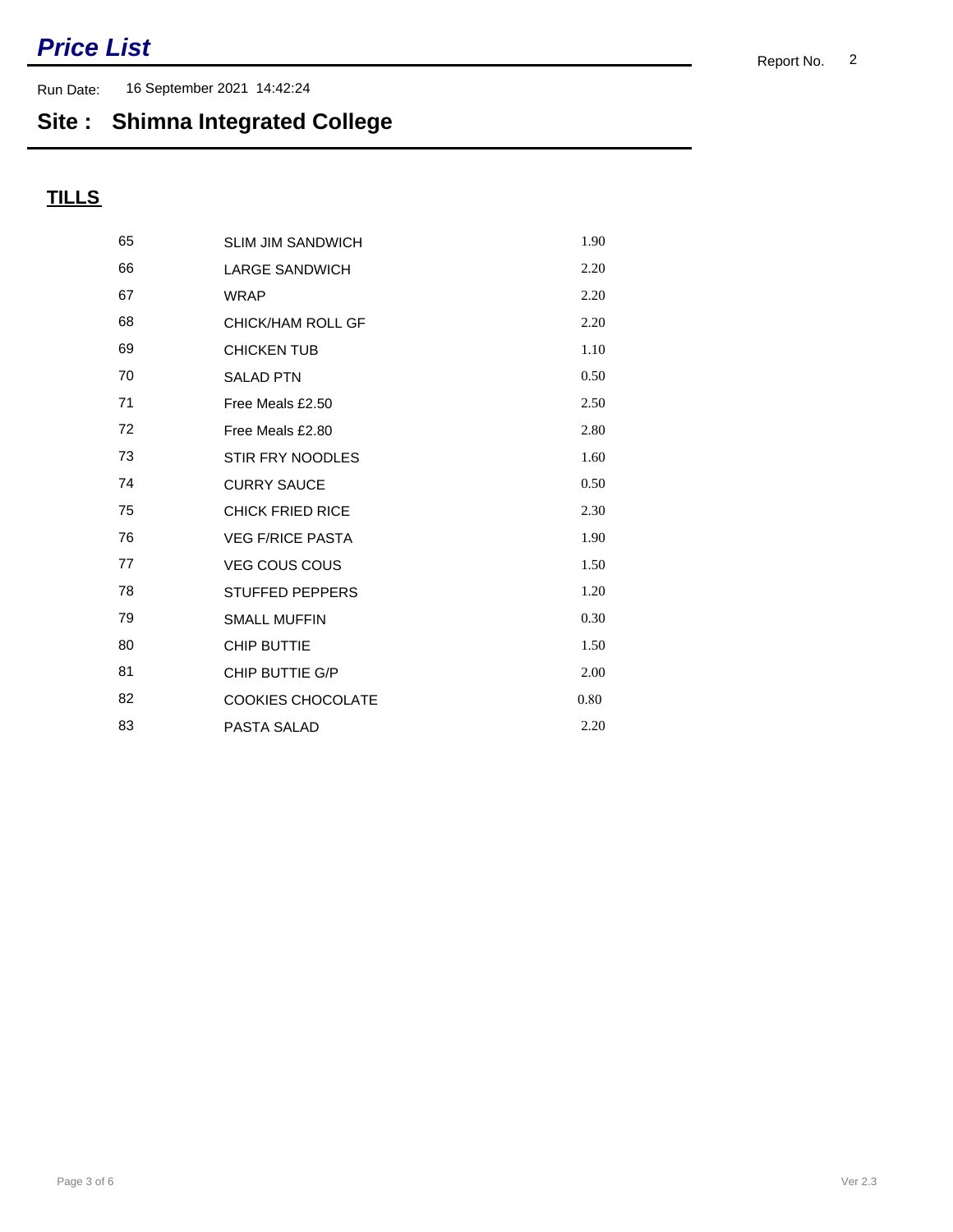Run Date: 16 September 2021 14:42:24

## **Site : Shimna Integrated College**

### **TILLS**

#### **TILL02 RIGHT**

| <b>Master PLU</b> | <b>Product Description</b> | <b>Cost</b> |  |
|-------------------|----------------------------|-------------|--|
| $\mathbf{1}$      | SOUP                       | 0.80        |  |
| $\overline{c}$    | <b>CRUSTY ROLL</b>         | 0.20        |  |
| 3                 | <b>HOTDOG</b>              | 0.80        |  |
| 4                 | <b>BURGER CHIC/BEEF</b>    | 1.50        |  |
| 5                 | <b>CHICKEN KEBAB</b>       | 1.10        |  |
| 6                 | <b>CHICKEN COUJONS 5</b>   | 1.50        |  |
| $\overline{7}$    | <b>BAG OF CHIPS</b>        | 1.30        |  |
| 8                 | PLATE OF CHIPS             | 1.90        |  |
| 9                 | PEPPER CHIP                | 2.40        |  |
| 10                | <b>GRAVY CHIP</b>          | 2.40        |  |
| 11                | <b>BAKED POTATO</b>        | 0.70        |  |
| 12                | <b>BEANS PTN</b>           | 0.50        |  |
| 13                | <b>CHEESY SALSA WRAP</b>   | 1.00        |  |
| 14                | MUSHROOM VOL AU VENT       | 0.70        |  |
| 15                | <b>OMELETTE QUICHE</b>     | 1.00        |  |
| 16                | PIZZA SLICE                | 1.00        |  |
| 17                | <b>GARLIC POTATOES</b>     | 1.50        |  |
| 18                | IRISHSTEW COTTAGE PI       | 2.00        |  |
| 19                | RICE PASTA NOODLES         | 1.00        |  |
| 20                | <b>MAIN COURSE</b>         | 2.70        |  |
| 21                | <b>MAIN COURSE CHIPS</b>   | 3.00        |  |
| 22                | <b>MEAT ONLY</b>           | 1.40        |  |
| 23                | <b>RICE DISHES</b>         | 2.30        |  |
| 24                | <b>CHICKEN CURRY RICE</b>  | 2.30        |  |
| 25                | CHICKEN CURRY CHIPS        | 2.70        |  |
| 26                | <b>BOLOGNAISE</b>          | 2.30        |  |
| 27                | LASAGNE                    | 1.50        |  |
| 28                | PASTA DISH CHIPS           | 2.70        |  |
| 29                | POTATO PTN                 | 0.60        |  |
| 30                | <b>VEG PTN</b>             | 1.10        |  |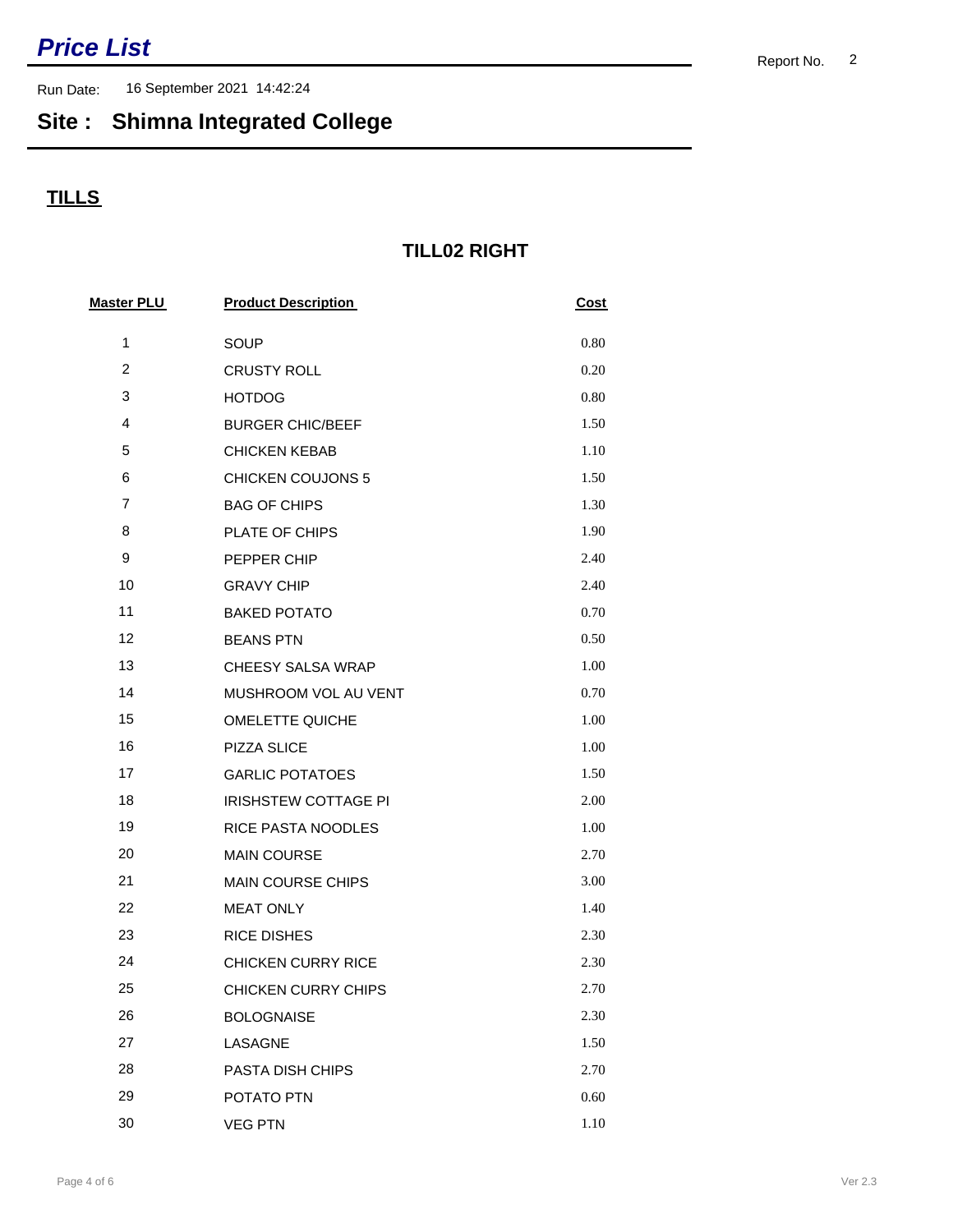Run Date: 16 September 2021 14:42:24

## **Site : Shimna Integrated College**

| 31 | POTATOES GRAVY              | 0.50 |
|----|-----------------------------|------|
| 32 | <b>BEANS GRAVY PEP/SAUC</b> | 0.50 |
| 33 | PASTA BAKE                  | 2.30 |
| 34 | SAUSAGE POT GRAVY           | 2.10 |
| 35 | CHEESE ON TOAST             | 0.50 |
| 36 | <b>PANCAKES</b>             | 0.20 |
| 37 | <b>BAGEL</b>                | 0.30 |
| 38 | <b>SCONE</b>                | 0.30 |
| 39 | <b>TOAST</b>                | 0.10 |
| 40 | <b>CHEESE PORTION</b>       | 0.40 |
| 41 | <b>BUTTER JAM SAUCE</b>     | 0.10 |
| 42 | <b>COLESLAW CHEESE TUB</b>  | 0.50 |
| 43 | <b>CREAM CRACKERS</b>       | 0.30 |
| 44 | <b>YOGHURTS</b>             | 0.40 |
| 45 | <b>FRUIT</b>                | 0.30 |
| 46 | <b>MILK</b>                 | 0.40 |
| 47 | <b>FRUIT SALAD</b>          | 1.50 |
| 48 | <b>DIGESTIVES</b>           | 0.30 |
| 49 | CHOCOLATE MUFFINS           | 0.30 |
| 50 | <b>MUFFIN</b>               | 0.30 |
| 51 | SHORTBREAD FLAKEMEAL        | 0.20 |
| 52 | <b>WATER</b>                | 0.80 |
| 53 | <b>LARGE MUFFIN</b>         | 0.60 |
| 54 | <b>MILKSHAKE</b>            | 0.60 |
| 55 | Sukie                       | 0.80 |
| 56 | MILK 2L                     | 1.20 |
| 57 | <b>CORNISH PASTIE</b>       | 1.40 |
| 58 | <b>TEACAKE</b>              | 0.20 |
| 59 | <b>WHEATEN BREAD</b>        | 0.40 |
| 60 | <b>MEAT FISH</b>            | 1.40 |
| 61 | CHICKEN/BACON STUFFE        | 1.40 |
| 62 | <b>BATTER/BREAD FISH</b>    | 1.40 |
| 63 | <b>FULL PANINI</b>          | 2.20 |
| 64 | <b>HALF PANINI</b>          | 1.10 |